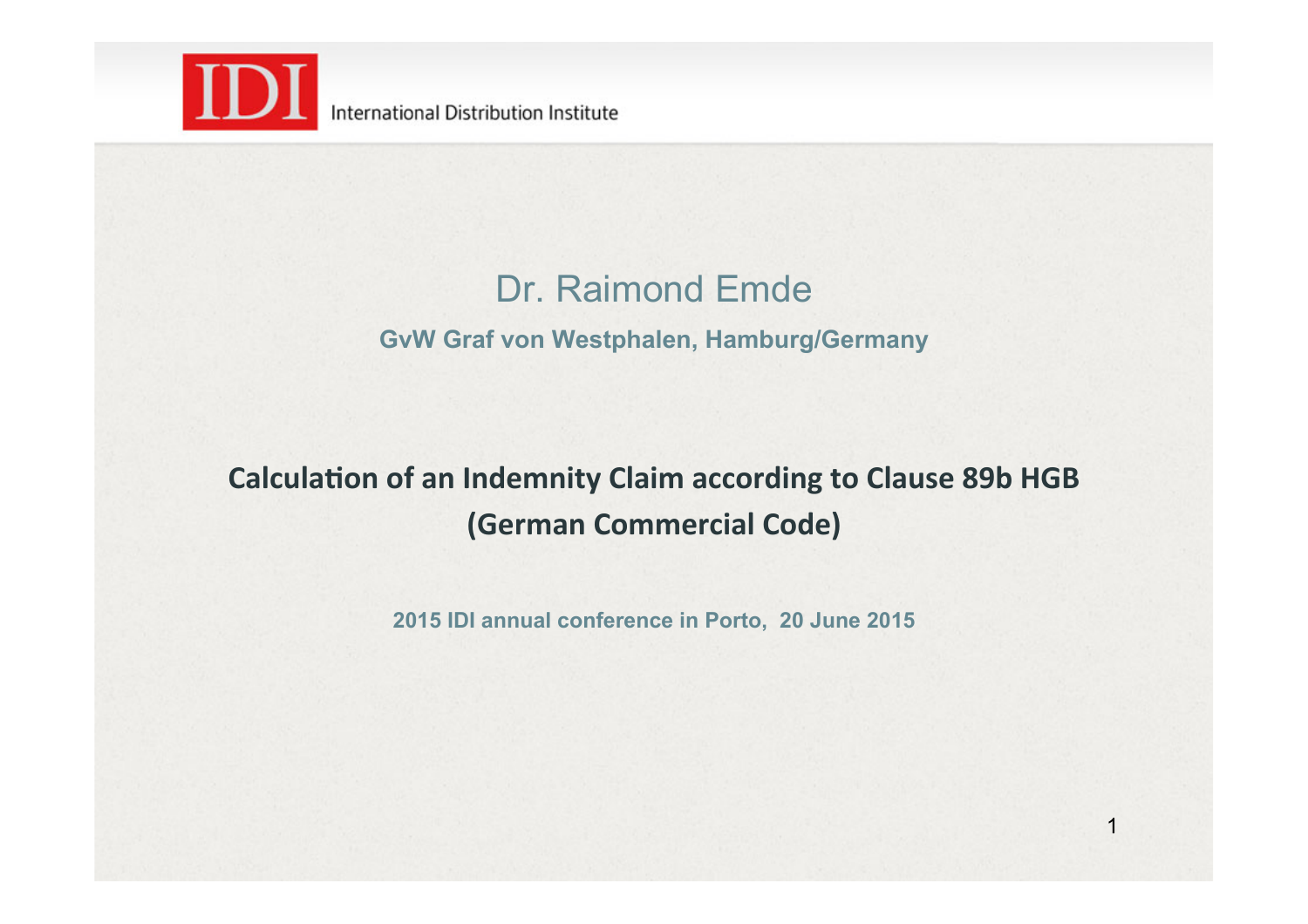

### Dr. Raimond Emde **Calculation of an Indemnity Claim according to Clause 89b HGB (German Commercial Code)**

### **A.** Introduction

The German system of calculation indemnity is the "indemnity system" stipulated for in article 17 Council Directive on the Coordination of the law of the Member States relating to self-employed commercial agents (86/653/EEC). According to the report on the application of article 17 of Council Directive provided of the Commission of the European Communities as of 23 July 1996, COM (96) 364 final, the indemnity system was modeled on article 89b of the German Commercial Code (HGB) which had provided for the payment of a goodwill indemnity since 1953 and concerning which a large body of case-law has developed regarding is calculation. This case law and practice, according to the Report, should provide valuable assistance to the Courts of other Member States when seeking to interpret the provisions of article 18 (2) of the Directive.

Therefore, the German system of calculating is important also for the European law.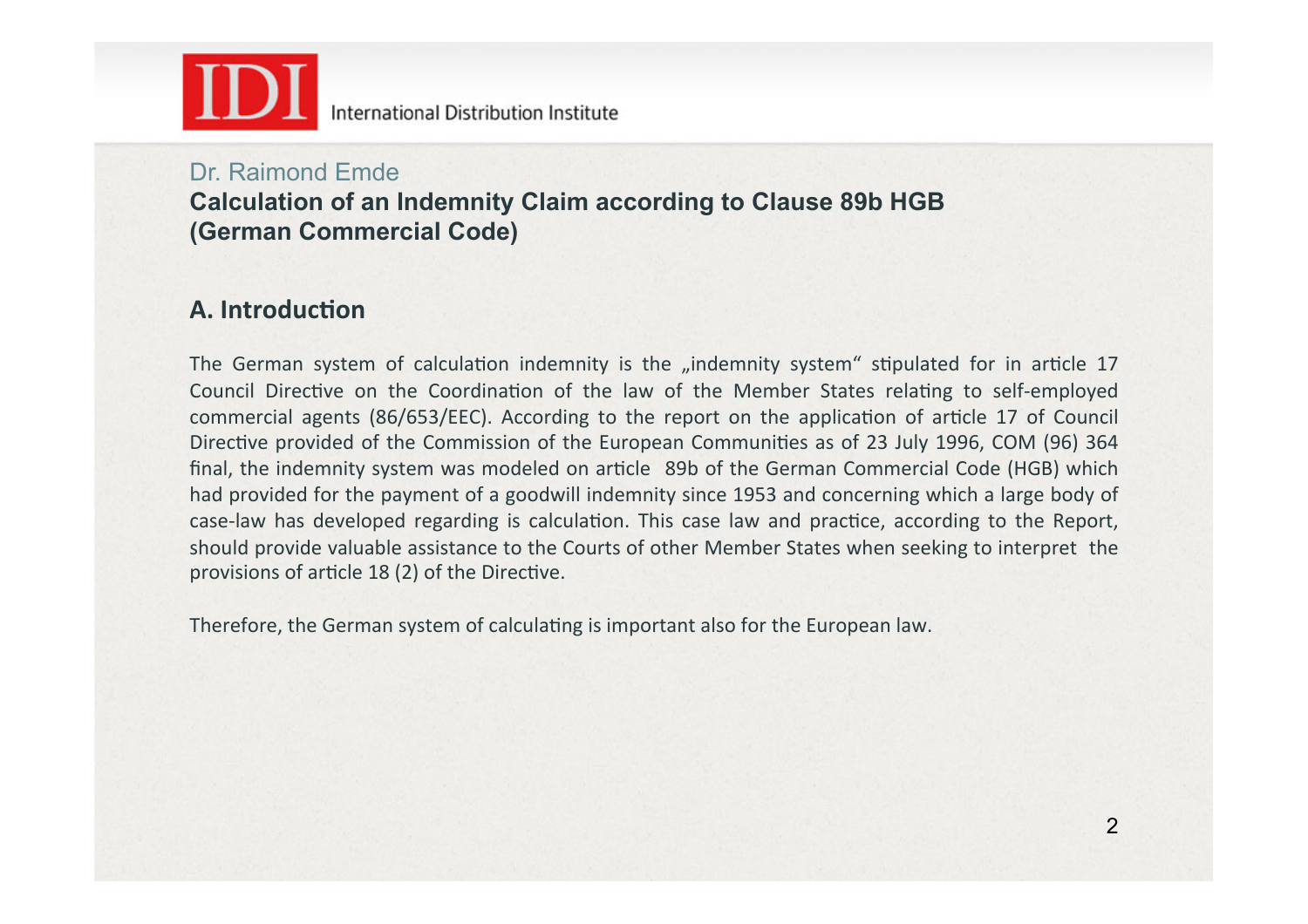

### Dr. Raimond Emde **Calculation of an Indemnity Claim according to Clause 89b HGB (German Commercial Code)**

### **B.** Calculation of the indemnity of a commercial agent

### **1.Basis of the calculation**

According to consistent practice of courts the calculation of an indemnity claim is based on the commissions achieved by the commercial agent during the last 12 months of his contract with multiple customers (at least two commercial operations with such customers). Further it is based only on those commissions of the last twelve months achieved with new customers respectively intensified old customers (intensified by 100 %).

However, the commissions of the last year of the contract shall not be decisive in case of *untypical* **development of turnovers**. In this case the calculation has to be based on previous representative years, if necessary on the annual average of several years. In case of a shorter contract period compensation is based only on those commissions actually achieved by the agent.

These commissions of the last twelve months have to be **multiplied** with the **number of years** which are estimated as time of continuation of the business relationship to the customers or in which the agent could have **drawn advantages** from the customer relations he established. ("estimated years of business"). Normally this will be three to five years.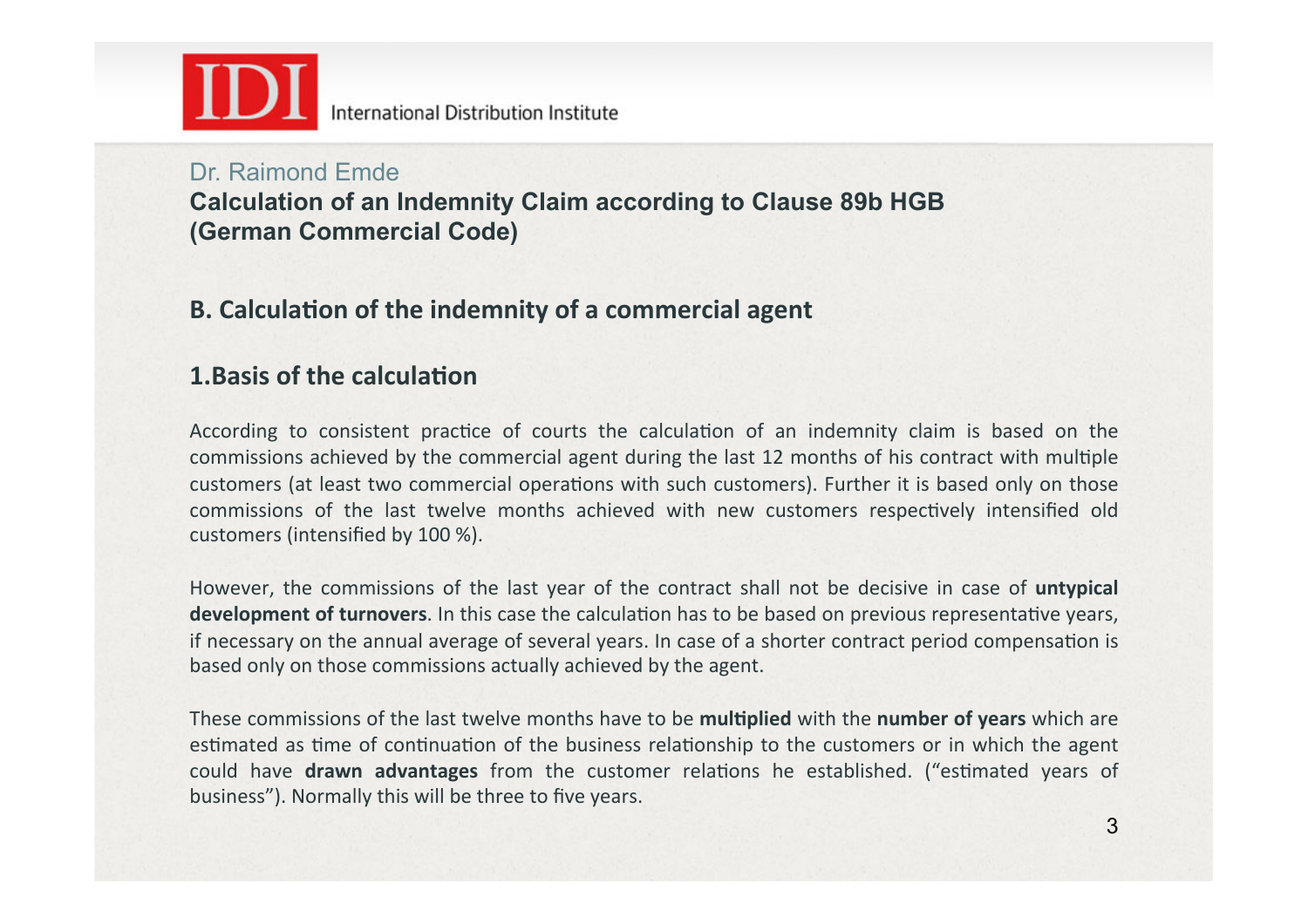

### Dr. Raimond Emde **Calculation of an Indemnity Claim according to Clause 89b HGB (German Commercial Code)**

### **B.** Calculation of the indemnity of a commercial agent

### **2.Loss of Customers**

Further it has to be taken into consideration that there is a certain **fluctuation** among regular customers and that the company looses some of their regular customers every year. Therefore, the number of lost customers prior to the end of the contract period has to be estimated, whereby not the number of customers but the lost turnover will be decisive.

Based on these data the agent's **loss in commissions** will be calculated. For the first year this will be his **annual commission reduced by the loss of customers**. For the second year after end of contract the loss in commission is based on that of the previous year, but again reduced by the respective loss of customers for this year. Also, the loss on commission for the third and the following years is based on the respective previous year reduced by the loss of customers. This rule is applied as long as the agent could have drawn advantages from the regular customer relations he established. Finally, the losses on commissions of the respective years have to be added. The result is the total of the agent's loss of commission.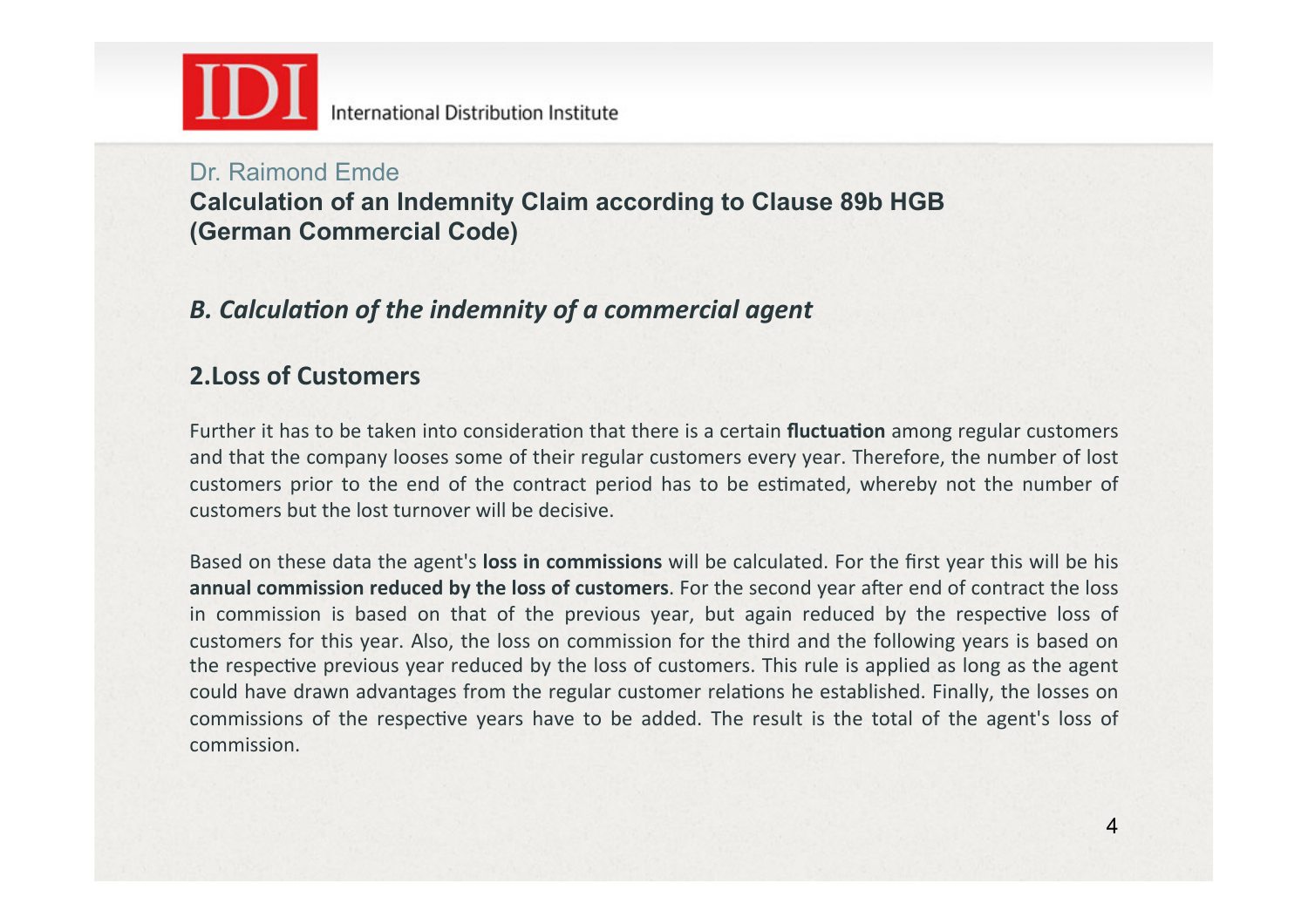

### Dr. Raimond Emde **Calculation of an Indemnity Claim according to Clause 89b HGB (German Commercial Code)**

### **B.** Calculation of the indemnity of a commercial agent

### *2.Loss of Customers*

### Example:

During the last twelve months of his employment the agent earned a commission of  $\epsilon$  50,000.00 by establishing new customer relations. The forecast has to be established for four years, reasonably assuming a loss of customers of 25 %. This results to

| Loss of commission for the first year after end of contract:  |            |
|---------------------------------------------------------------|------------|
| 50.000,00 € ./. 25 % (12.500,00 €) =                          | 37.500,00€ |
| Loss of commission for the second year after end of contract: |            |
| $37.500,00 \in ./.25 \% (9.375,00 \in ) =$                    | 28.125,00€ |
| Loss of commission for the third year after end of contract:  |            |
| $28.125,00 \t\in ./.25$ % (7.031,25 €) =                      | 21.093,75€ |
| Loss of commission for the forth year after end of contract:  |            |
| 21.093,75 € ./. 25 % (5.273,44 €) =                           | 15.820,31€ |

**total loss of commission: 102.539,06** €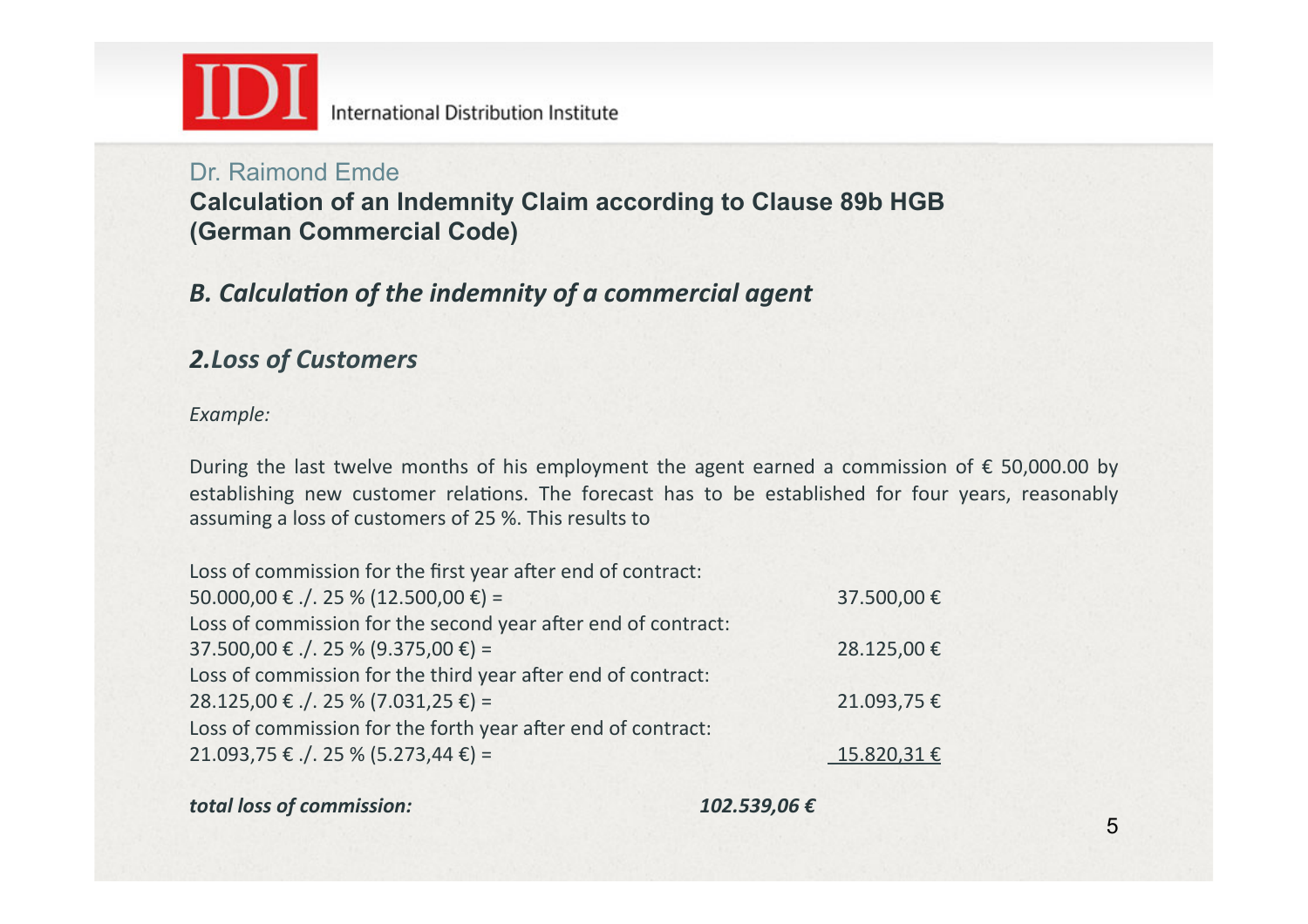

### Dr. Raimond Emde **Calculation of an Indemnity Claim according to Clause 89b HGB (German Commercial Code)**

## **B.** Calculation of the indemnity of a commercial agent

### **3.Discounting Rate**

The total loss of commission has to be reduced by a discounting rate. This is justified by the fact that the agent receives with his compensation a payment, which he would have obtained only over a longer period, had he not ended his contract.

However, no general discounting rate can be determined. Jurisdiction has alleged different rates, mainly based on the forecast period from which the loss of commission resulted. In most cases a discounting rate of 10 % can be justified.

Even if the compensation is paid only after a long time (in case of long lasting legal disputes) a discounting has to be effected. However, due and default interest have to be paid on the discounted compensation. Also, a discount rate has to be deducted when the compensation is paid in instalments.

Finally, the discounted loss of commission has to be corrected under equitable principles. The amount resulting herefrom is the gross compensation.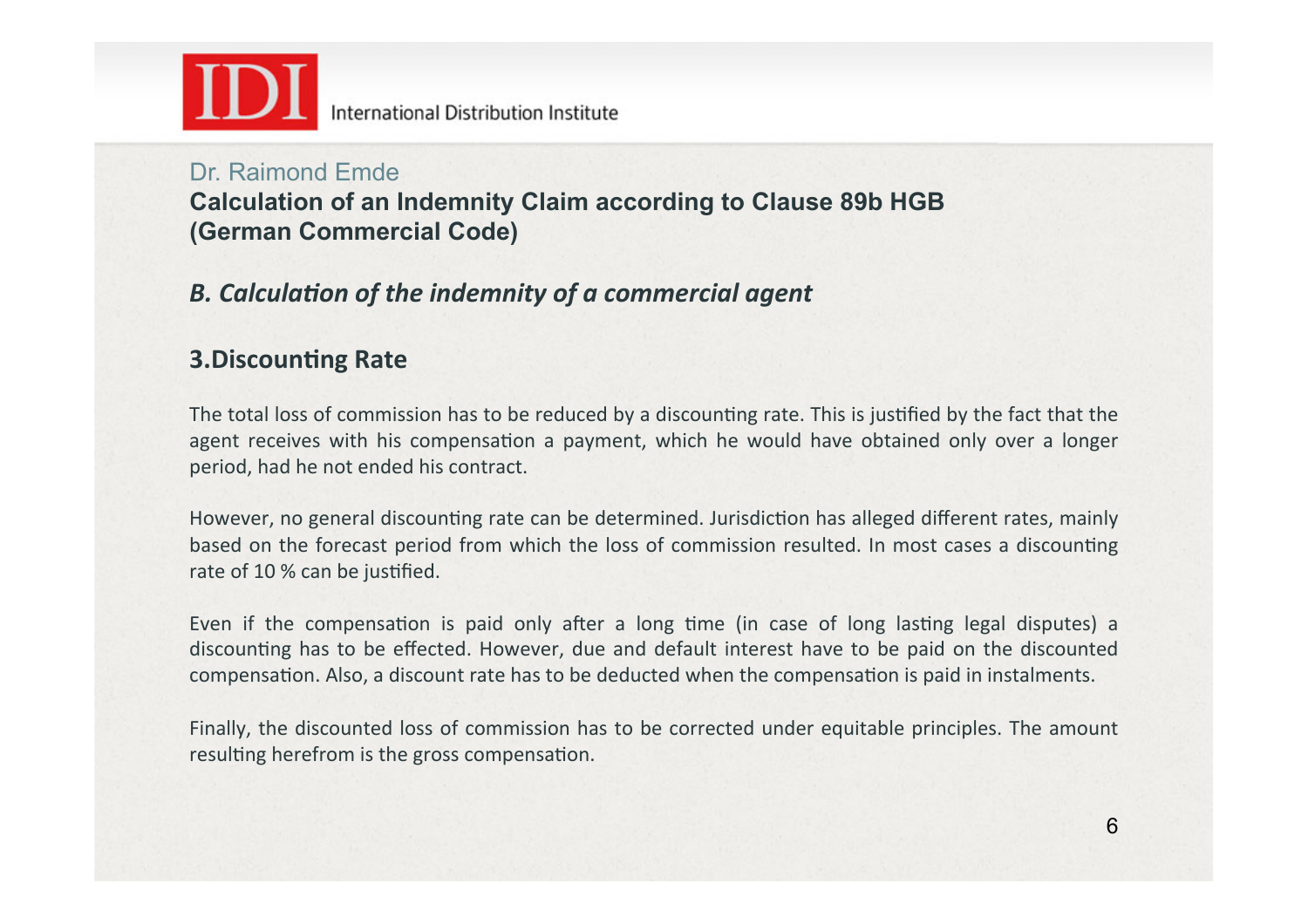

### Dr. Raimond Emde **Calculation of an Indemnity Claim according to Clause 89b HGB (German Commercial Code)**

## **B.** Calculation of the indemnity of a commercial agent

### **4.Calculation of maximum amount**

According to clause 89b para 2 HGB the compensation must not exceed an annual commission based on the average of the previous five years or other annual payments during the agent's employment. This maximum amount shall limit the gross compensation determined according to clause 89b para 1 HGB. Consequently, the maximum amount only gains importance if it is less than the gross compensation and thus limits its amount. The maximum amount must not be reduced on the basis of equitable principles. Equitable principles are only to be applied in the frame of the calculation of the gross compensation.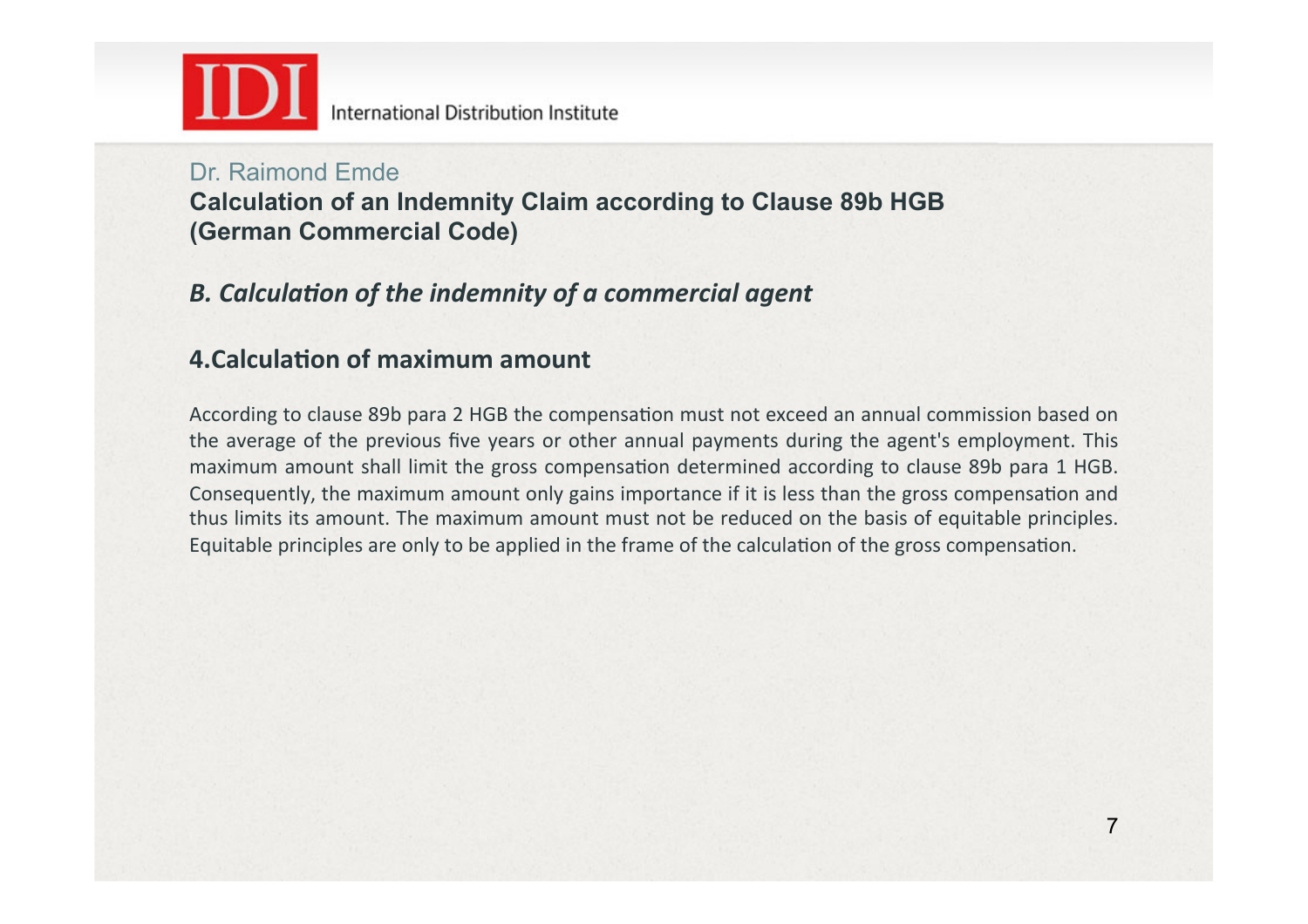

### Dr. Raimond Emde **Calculation of an Indemnity Claim according to Clause 89b HGB (German Commercial Code)**

### **C.** Calculation of the indemnity of a distributor

### **1.Basis of the calculation: gross margin**

According to consistent practice of courts the calculation of a compensatory claim is based on the gross margin achieved by the distributor during the last 12 months of his contract. Further it is based only on those margin of the last twelve months achieved with new customers respectively intensified old multiple customers.

However, this gross margin has to be reduced to the typical margin of a sales/commercial agent. This is because only sales agents receives a compensation/indemnity claim. I do not know the exact commission which would be paid to a sales agent. However, I presume that it will be between 5 and 10 % of the turnover.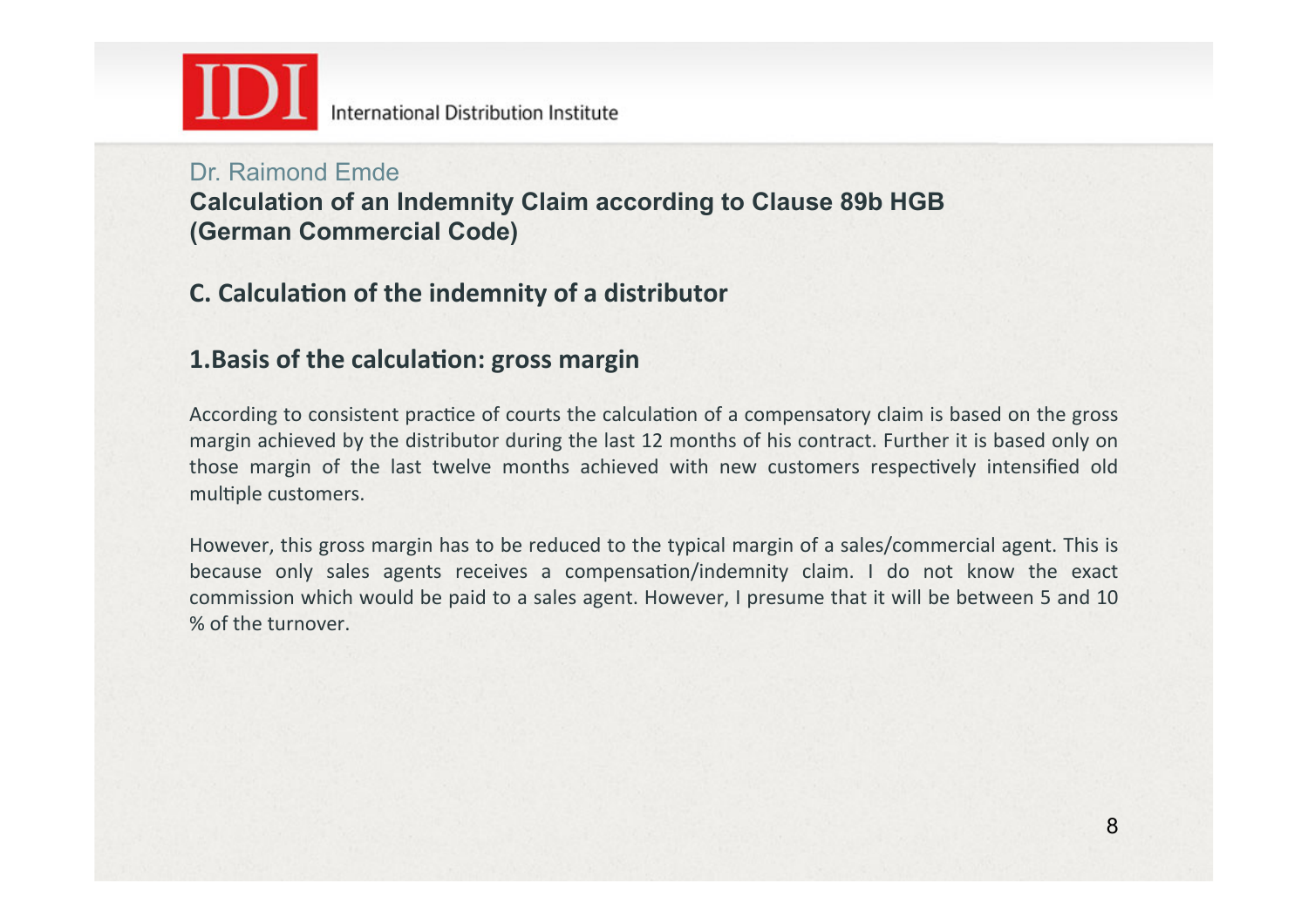

### Dr. Raimond Emde **Calculation of an Indemnity Claim according to Clause 89b HGB (German Commercial Code)**

## *C.* Calculation of the indemnity of a distributor

### 1. Basis of the calculation: gross margin

However, the gross margin of the last year reduced to the amount of the typical commission of a commercial agent of the contract shall not be decisive in case of untypical development of turnovers. In this case the calculation has to be based on previous representative years, if necessary on the annual average of several years. In case of a shorter contract period compensation is based only on such gross margin actually achieved by the distributor.

This gross margin of the last twelve months have to be multiplied with the number of years which are estimated as time of continuation of the business relationship to the customers or in which the distributor could have drawn advantages from the customer relations he established. ("estimated years of business"). Normally this will be three to five years.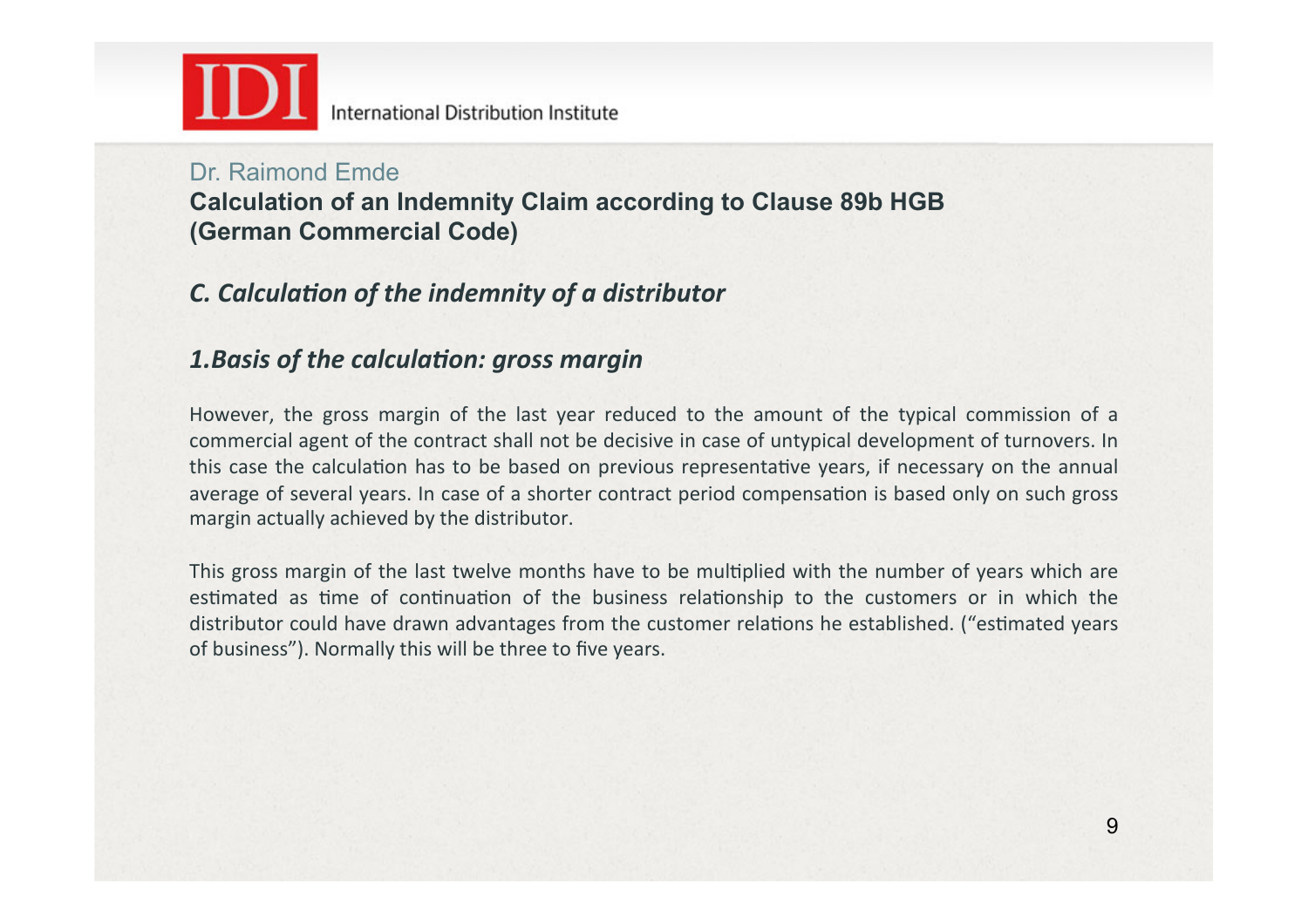

# Dr. Raimond Emde

**Calculation of an Indemnity Claim according to Clause 89b HGB (German Commercial Code)**

## *C.* Calculation of the indemnity of a distributor

### **2.Loss of Customers**

Further it has to be taken into consideration that there is a certain fluctuation among regular customers and that the company loses some of their regular customers every year. Therefore, the number of lost customers prior to the end of the contract period has to be estimated, whereby not the number of customers but the lost turnover will be decisive.

Based on these data the distributor's loss in gross margin will be calculated. For the first year this will be his annual gross margin reduced by the loss of customers. For the second year after end of contract the loss in gross margin is based on that of the previous year, but again reduced by the respective loss of customers for this year. Also, the loss on gross margin for the third and the following years is based on the respective previous year reduced by the loss of customers. This rule is applied as long as the distributor could have drawn advantages from the regular customer relations he established. Finally, the losses on gross margin of the respective years have to be added. The result is the total of the distributor's loss of gross margin.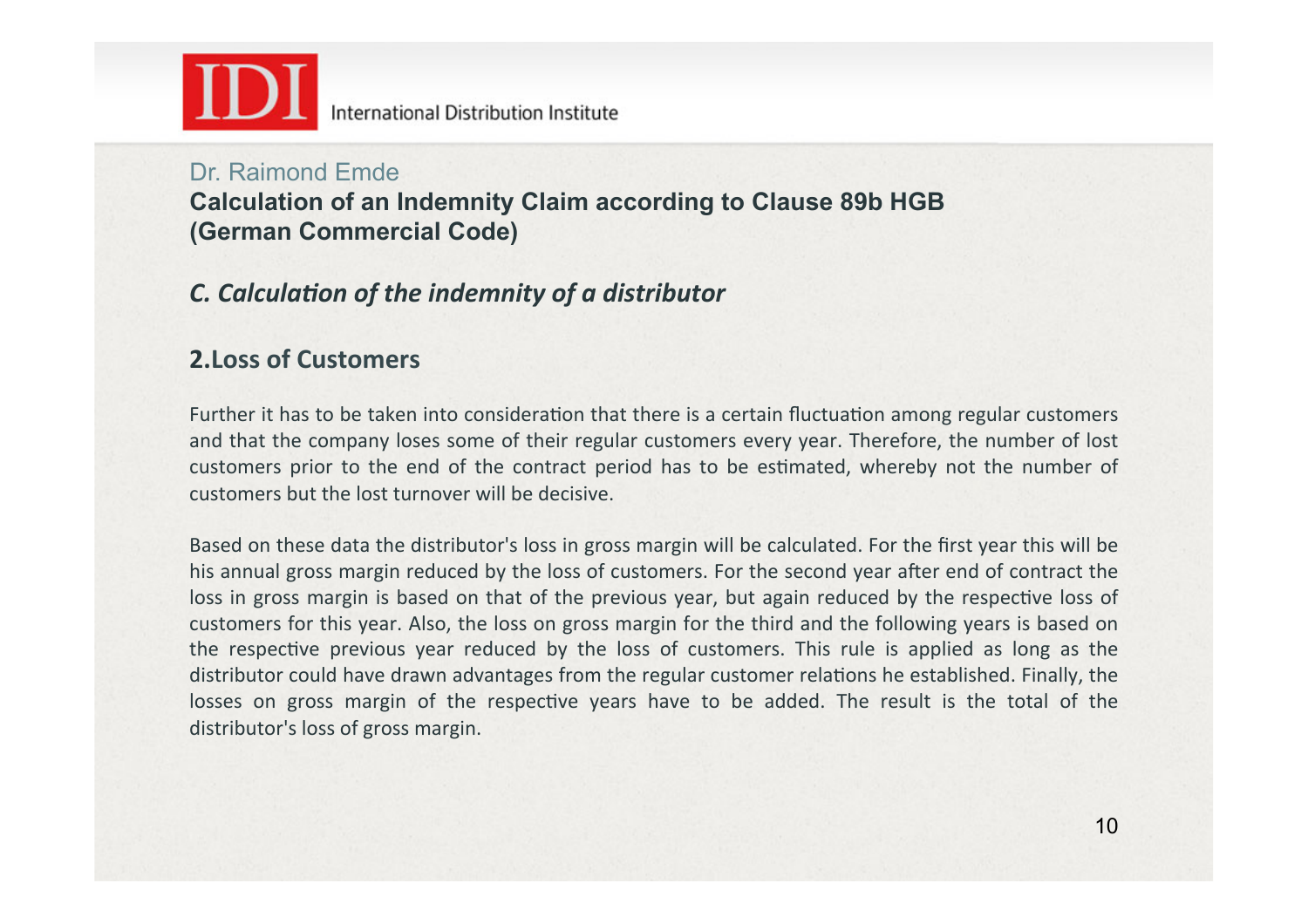

## Dr. Raimond Emde

**Calculation of an Indemnity Claim according to Clause 89b HGB (German Commercial Code)**

### *C.* Calculation of the indemnity of a distributor

### *2.Loss of Customers*

### *Example*:

During the last twelve months of his activity the distributor earned a gross margin of  $\epsilon$  50,000.00 by establishing new customer relations. The forecast has to be established for four years, reasonably assuming a loss of customers of 25 %. This results to

| Loss of gross margin for the first year after end of contract:  |             |
|-----------------------------------------------------------------|-------------|
| 50.000,00 € ./. 25 % (12.500,00 €) =                            | € 37.500,00 |
| Loss of gross margin for the second year after end of contract: |             |
| $37.500,00 \in ./.25$ % (9.375,00 €) =                          | € 28.125,00 |
| Loss of gross margin for the third year after end of contract:  |             |
| $28.125,00 \in$ ./. 25 % (7.031,25 €) =                         | € 21.093,75 |
| Loss of gross margin for the forth year after end of contract:  |             |
| 21.093,75 € ./. 25 % (5.273,44 €) =                             | € 15.820,31 |
|                                                                 |             |

**total loss of gross margin:**  $€ 102.539,06$ 

11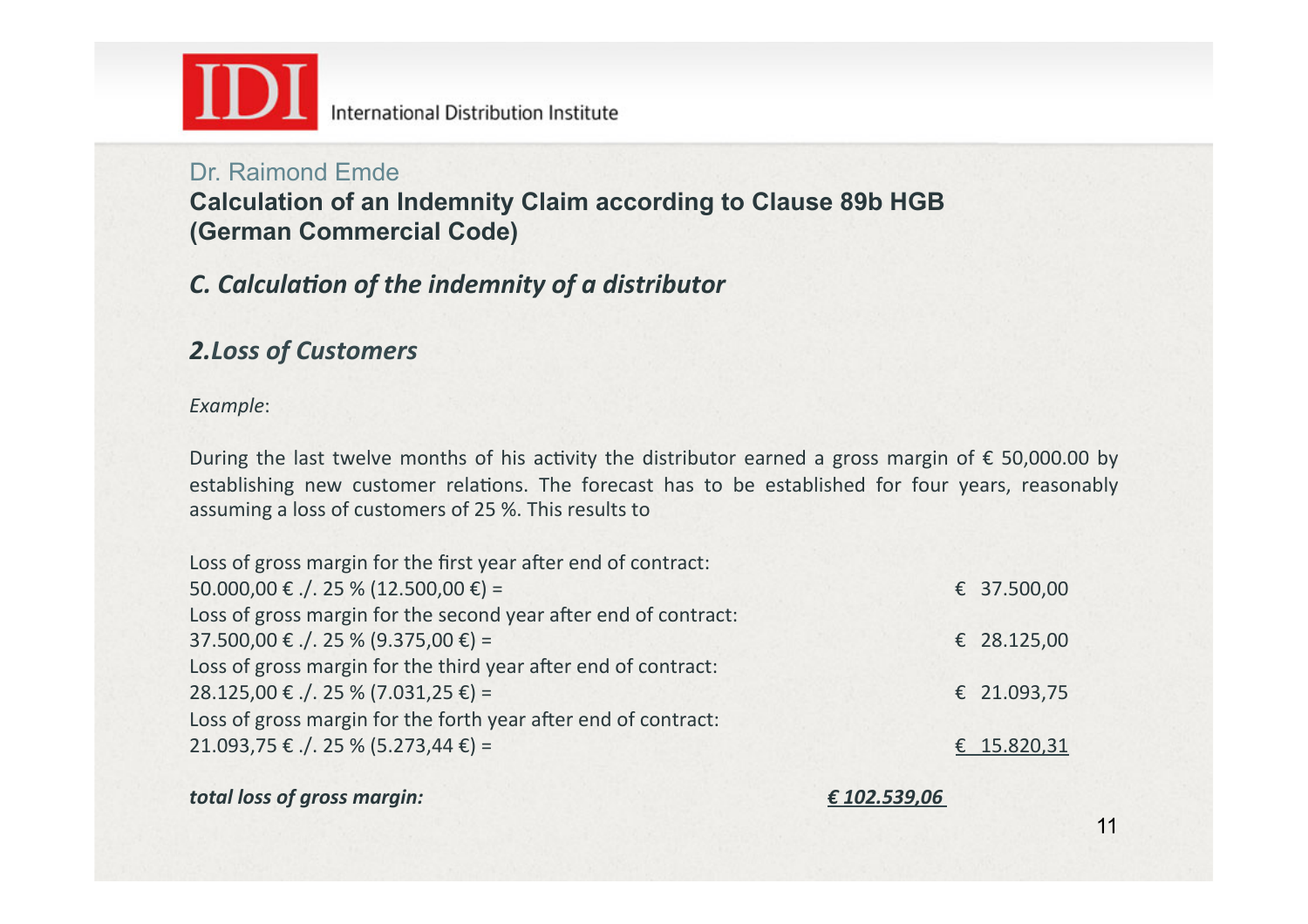

## Dr. Raimond Emde

**Calculation of an Indemnity Claim according to Clause 89b HGB (German Commercial Code)**

## *C.* Calculation of the indemnity of a distributor

### **3.Discounting Rate**

The total loss of gross margin has to be reduced by a discounting rate. This is justified by the fact that the distributor receives with his compensation a payment, which he would have obtained only over a longer period, had he not ended his contract.

However, no general discounting rate can be determined. Jurisdiction has alleged different rates, mainly based on the forecast period from which the loss of gross margin resulted. In most cases a discounting rate of 10 % can be justified.

Even if the compensation is paid only after a long time (in case of long lasting legal disputes) a discounting has to be effected. However, due and default interest have to be paid on the discounted compensation. Also, a discount rate has to be deducted when the compensation is paid in instalments.

Finally, the discounted loss of gross margin has to be corrected under equitable principles. The amount resulting herefrom is the gross compensation.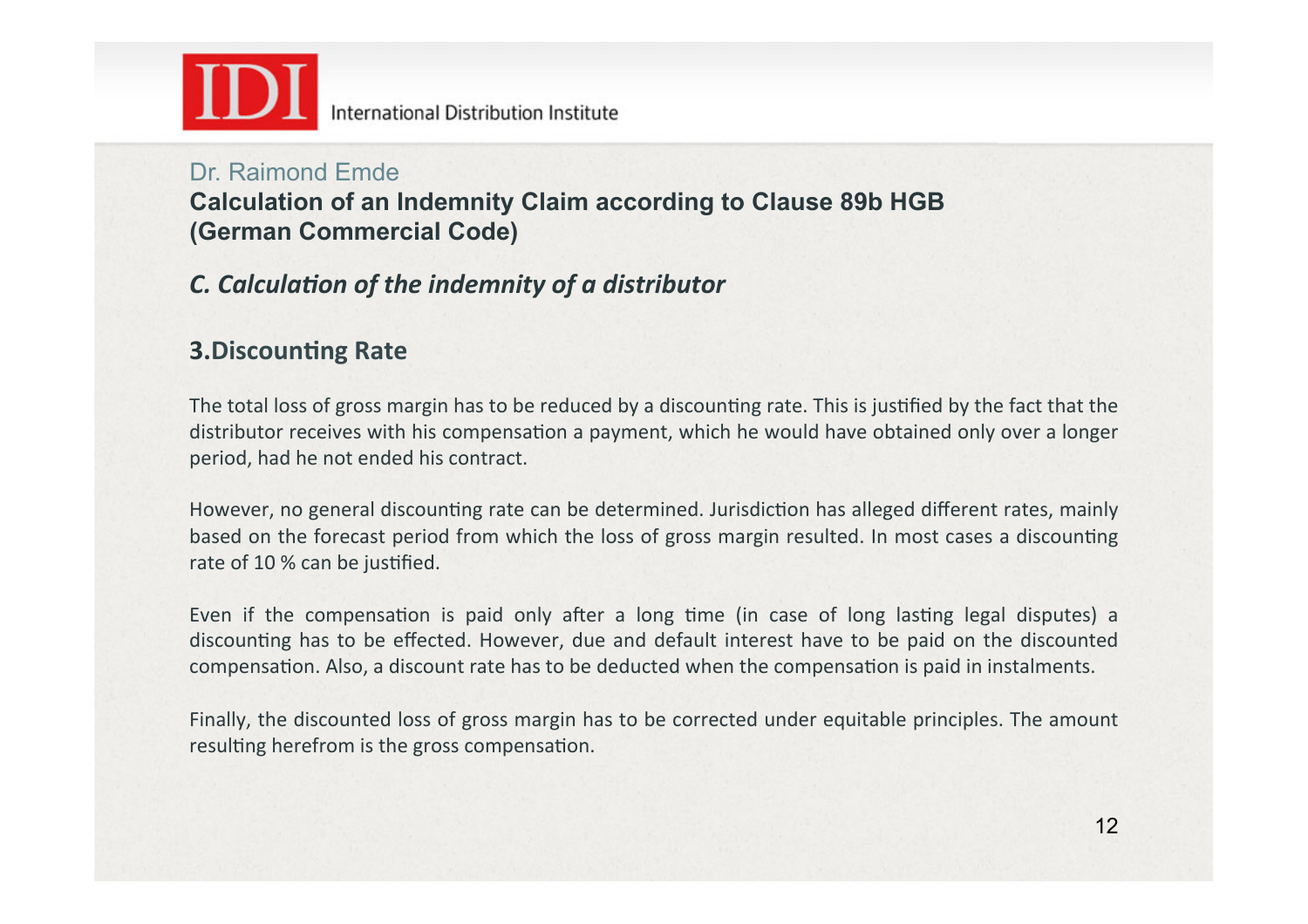

## Dr. Raimond Emde

**Calculation of an Indemnity Claim according to Clause 89b HGB (German Commercial Code)**

### *C.* Calculation of the indemnity of a distributor

### **4.Calculation of maximum amount**

According to clause 89b sec. 2 HGB by analogy the compensation must not exceed an annual gross margin based on the average of the previous five years or other annual payments during the distributor's employment. This maximum amount shall limit the gross compensation determined according to clause 89b sec. 1 HGB. Consequently, the maximum amount only gains importance if it is less than the gross compensation and thus limits its amount. The maximum amount must not be reduced on the basis of equitable principles. Equitable principles are only to be applied in the frame of the calculation of the gross compensation.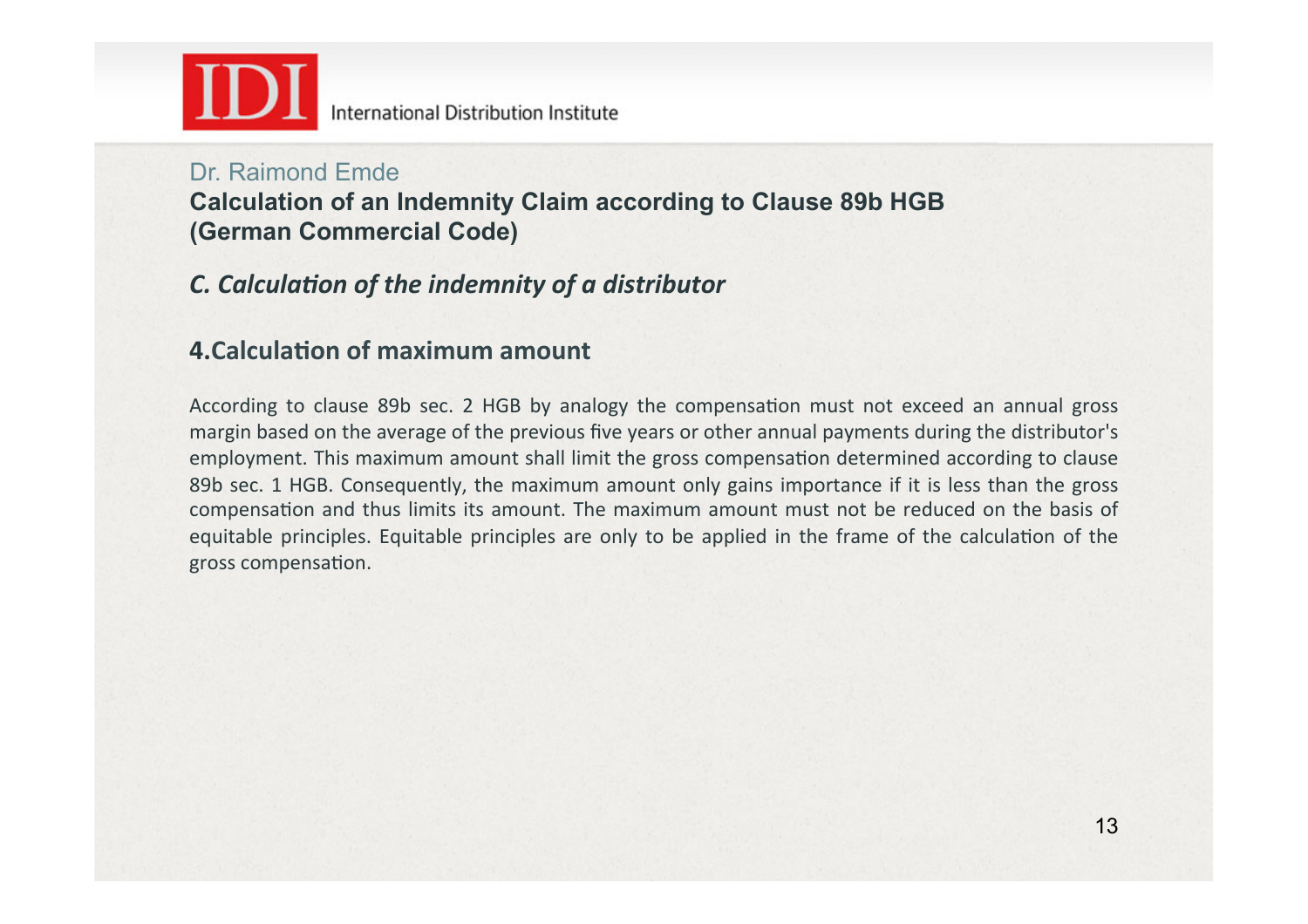## GW Your contact partner

Dr. Raimond Emde Attorney-at-law (Rechtsanwalt)

Distribution law Commercial agency law Insurance agent law Dealership law and franchise law

r.emde@gvw.com T +49 40 35922-149 F +49 40 35922-238

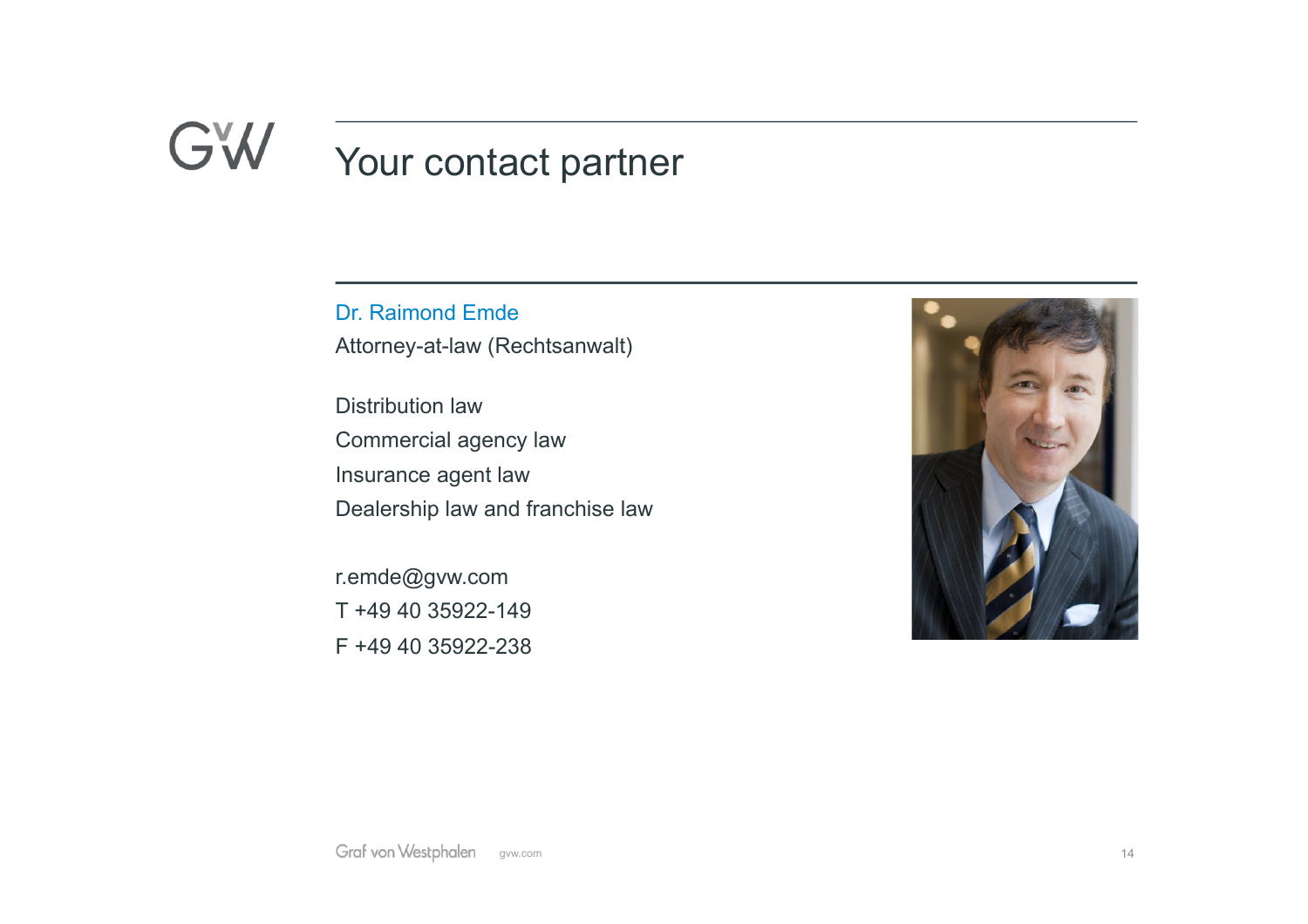## GW Graf von Westphalen Offices